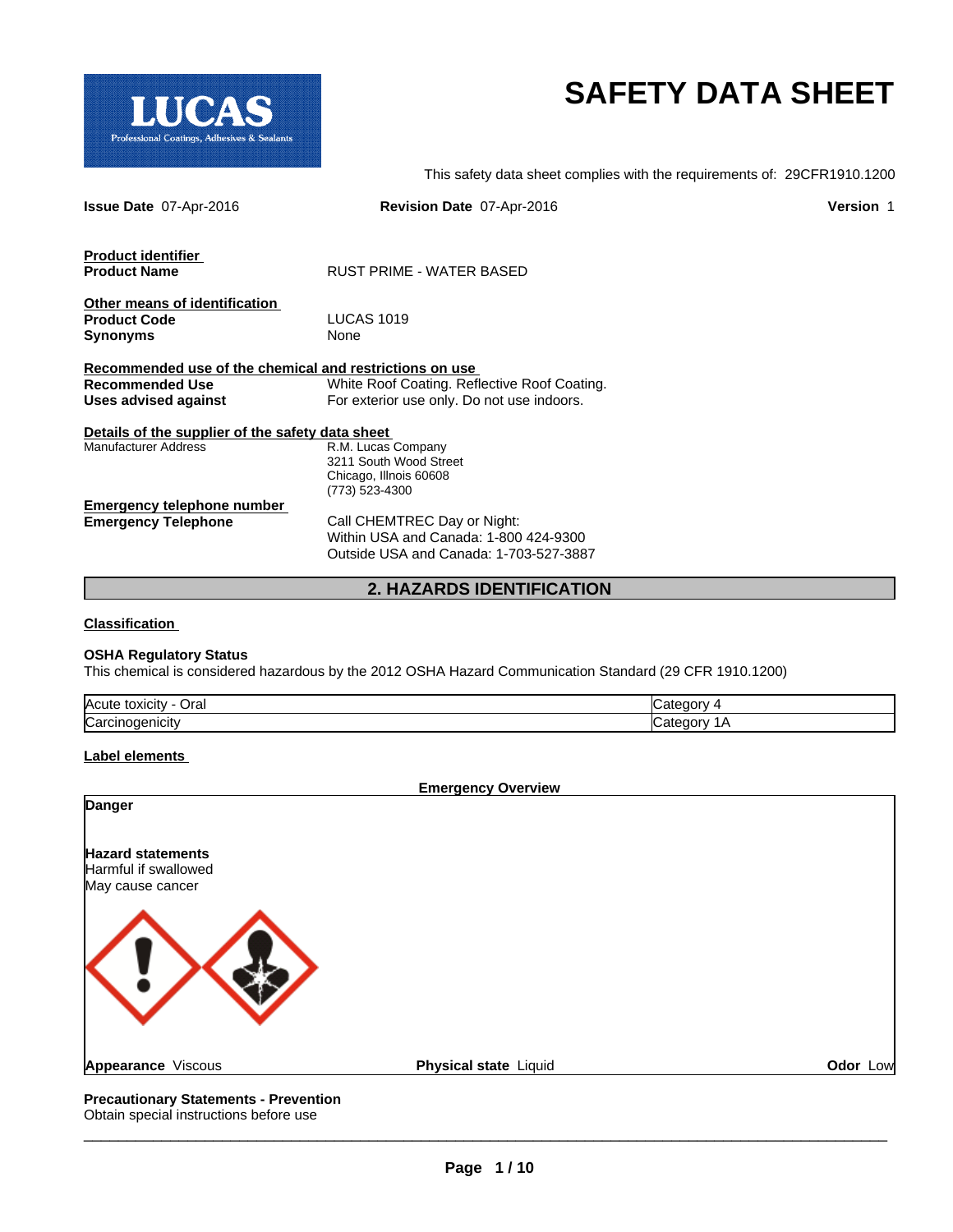Do not handle until all safety precautions have been read and understood Wear protective gloves/protective clothing/eye protection/face protection Wash face, hands and any exposed skin thoroughly after handling Do not eat, drink or smoke when using this product

#### **Precautionary Statements - Response**

IF exposed or concerned: Get medical advice/attention IF SWALLOWED: Call a POISON CENTER or doctor if you feel unwell Rinse mouth

### **Precautionary Statements - Storage**

Store locked up

#### **Precautionary Statements - Disposal**

Dispose of contents/container to an approved waste disposal plant

#### **Hazards not otherwise classified (HNOC)**

Not applicable

#### **Other Information**

• Toxic to aquatic life

Unknown acute toxicity 64.91568% of the mixture consists of ingredient(s) of unknown toxicity

 $\overline{\phantom{a}}$  ,  $\overline{\phantom{a}}$  ,  $\overline{\phantom{a}}$  ,  $\overline{\phantom{a}}$  ,  $\overline{\phantom{a}}$  ,  $\overline{\phantom{a}}$  ,  $\overline{\phantom{a}}$  ,  $\overline{\phantom{a}}$  ,  $\overline{\phantom{a}}$  ,  $\overline{\phantom{a}}$  ,  $\overline{\phantom{a}}$  ,  $\overline{\phantom{a}}$  ,  $\overline{\phantom{a}}$  ,  $\overline{\phantom{a}}$  ,  $\overline{\phantom{a}}$  ,  $\overline{\phantom{a}}$ 

# **3. COMPOSITION/INFORMATION ON INGREDIENTS**

# **Substance**

**Mixture** This product is a mixture. This material is considered hazardous by the OSHA Hazard Communication Standard (29 CFR 1910.1200).

# **Common name** Primers.<br> **Synonyms** None. **Synonyms**<br>Chemical nature

Aqueous solution.

| <b>Chemical Name</b>          | CAS No.        | Weight-%   | <b>Trade Secret</b> |
|-------------------------------|----------------|------------|---------------------|
| Water                         | 7732-18-5      | $30 - 40%$ |                     |
| Acrylic Co-Polymer            | 25035-69-2     | $20 - 30%$ | ÷                   |
| Barium Metaborate Monohydrate | 26124-86-7     | $10 - 20%$ | $\star$             |
| Calcium Carbonate             | 1317-65-3      | $0 - 10%$  | $\star$             |
| <b>Titanium Dioxide</b>       | 13463-67-7     | $0 - 10%$  |                     |
| Sodium nitrite                | 7632-00-0      | $0 - 10%$  | $\star$             |
| Ethylene glycol               | $107 - 21 - 1$ | $0 - 10%$  |                     |
| Quartz                        | 14808-60-7     | $0 - 10%$  |                     |

# **4. FIRST AID MEASURES**

| Description of first aid measures |                                                                                                                                                                                                   |
|-----------------------------------|---------------------------------------------------------------------------------------------------------------------------------------------------------------------------------------------------|
| <b>General advice</b>             | Under conditions of normal use, no hazards are anticipated which require special first aid<br>measures.                                                                                           |
| Eye contact                       | In the case of contact with eyes, rinse immediately with plenty of water and seek medical<br>advice.                                                                                              |
| <b>Skin contact</b>               | Wash thoroughly with soap and water. Remove contaminated clothing and shoes. Wash<br>contaminated clothing before reuse. In the case of skin irritation or allergic reactions see a<br>physician. |
| <b>Inhalation</b>                 | Move to fresh air in case of accidental inhalation of vapors. If continued difficulty with<br>breathing is experienced, get medical attention immediately.                                        |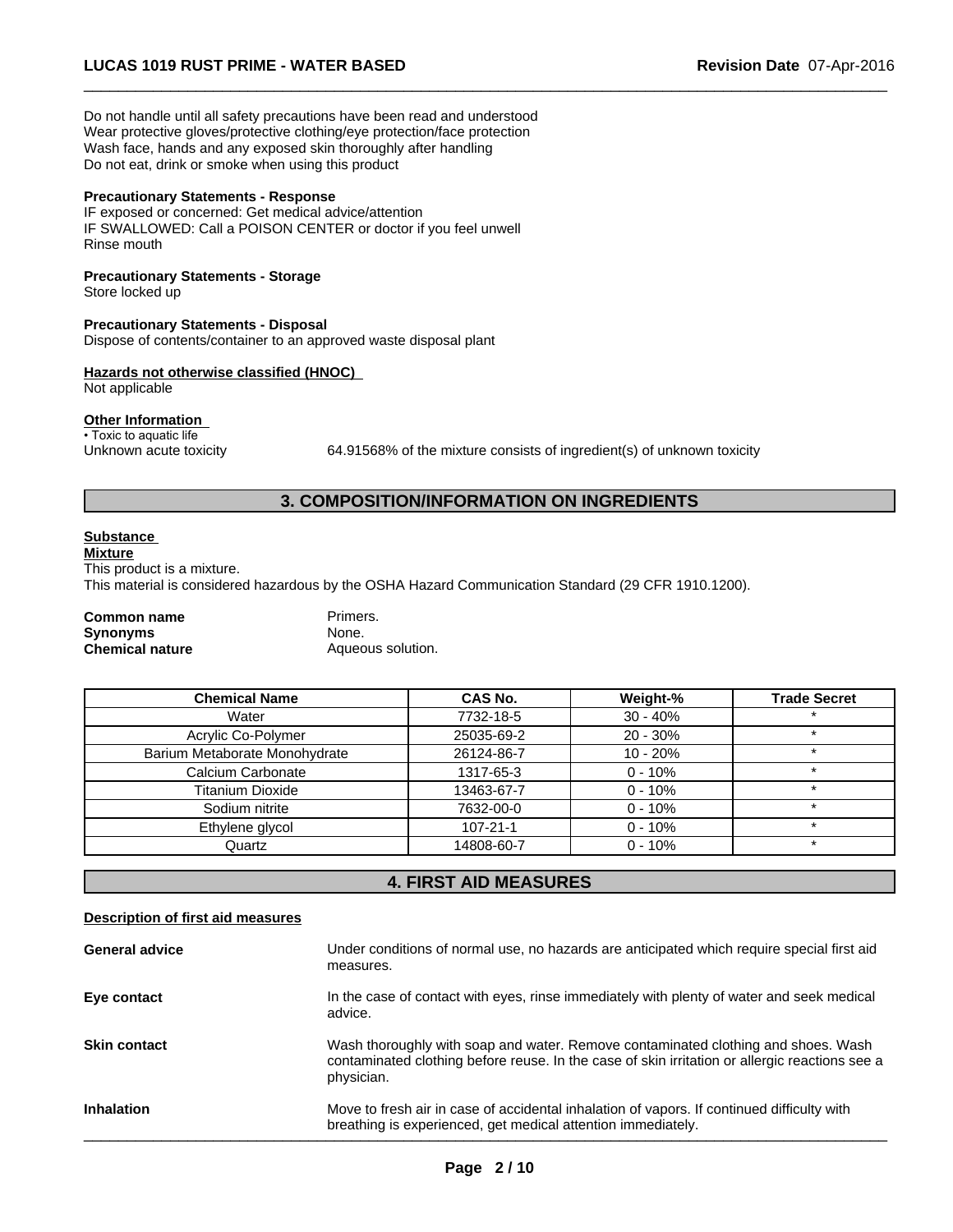| Ingestion                                                   | Not an expected route of exposure. If swallowed, do not induce vomiting. Get medical<br>attention immediately. |
|-------------------------------------------------------------|----------------------------------------------------------------------------------------------------------------|
| Self-protection of the first aider                          | First aider: Pay attention to self-protection!.                                                                |
| Most important symptoms and effects, both acute and delayed |                                                                                                                |
| <b>Symptoms</b>                                             | May cause skin irritation. May cause eye irritation.                                                           |
|                                                             | Indication of any immediate medical attention and special treatment needed                                     |
| Note to physicians                                          | Treat symptomatically.                                                                                         |

 $\overline{\phantom{a}}$  ,  $\overline{\phantom{a}}$  ,  $\overline{\phantom{a}}$  ,  $\overline{\phantom{a}}$  ,  $\overline{\phantom{a}}$  ,  $\overline{\phantom{a}}$  ,  $\overline{\phantom{a}}$  ,  $\overline{\phantom{a}}$  ,  $\overline{\phantom{a}}$  ,  $\overline{\phantom{a}}$  ,  $\overline{\phantom{a}}$  ,  $\overline{\phantom{a}}$  ,  $\overline{\phantom{a}}$  ,  $\overline{\phantom{a}}$  ,  $\overline{\phantom{a}}$  ,  $\overline{\phantom{a}}$ 

**Suitable extinguishing media** Use extinguishing measures that are appropriate to local circumstances and the surrounding environment. Dry chemical. Carbon dioxide (CO2). Sand. Use foam or water FOG as a last resort.

**5. FIRE-FIGHTING MEASURES**

**Unsuitable extinguishing media** Do not use a solid water stream as it may scatter and spread fire.

#### **Specific hazards arising from the chemical**

No information available.

**Hazardous combustion products**Thermal decomposition (burning) may release irritating, corrosive and/or toxic gases, vapors and fumes.

**Explosion data Sensitivity to Mechanical Impact** Not sensitive. **Sensitivity to Static Discharge** Not sensitive.

#### **Protective equipment and precautions for firefighters**

As in any fire, wear self-contained breathing apparatus pressure-demand, MSHA/NIOSH (approved or equivalent) and full protective gear.

#### **6. ACCIDENTAL RELEASE MEASURES**

#### **Personal precautions, protective equipment and emergency procedures**

| <b>Personal precautions</b>                          | No action should be taken involving any personal risk or without suitable training. Use<br>personal protective equipment as required.                                                                                                                                                                 |
|------------------------------------------------------|-------------------------------------------------------------------------------------------------------------------------------------------------------------------------------------------------------------------------------------------------------------------------------------------------------|
| <b>Other Information</b>                             | Extremely slippery when spilled.                                                                                                                                                                                                                                                                      |
| For emergency responders                             | Use personal protection recommended in Section 8.                                                                                                                                                                                                                                                     |
| <b>Environmental precautions</b>                     |                                                                                                                                                                                                                                                                                                       |
| <b>Environmental precautions</b>                     | Avoid release to the environment. Prevent further leakage or spillage if safe to do so.<br>Prevent product from entering sewers, drains, or waterways. Local authorities should be<br>advised if significant spillages can not be contained. See Section 12 for additional<br>ecological information. |
| Methods and material for containment and cleaning up |                                                                                                                                                                                                                                                                                                       |
| <b>Methods for containment</b>                       | Contain spillage with non-combustible absorbent material, e.g. sand, earth, diatomaceous<br>earth, vermiculite.                                                                                                                                                                                       |
| Methods for cleaning up                              | Pick up the absorbed material (described just above) and transfer to properly labeled<br>containers for disposal according to local / national regulations (see Section 13).                                                                                                                          |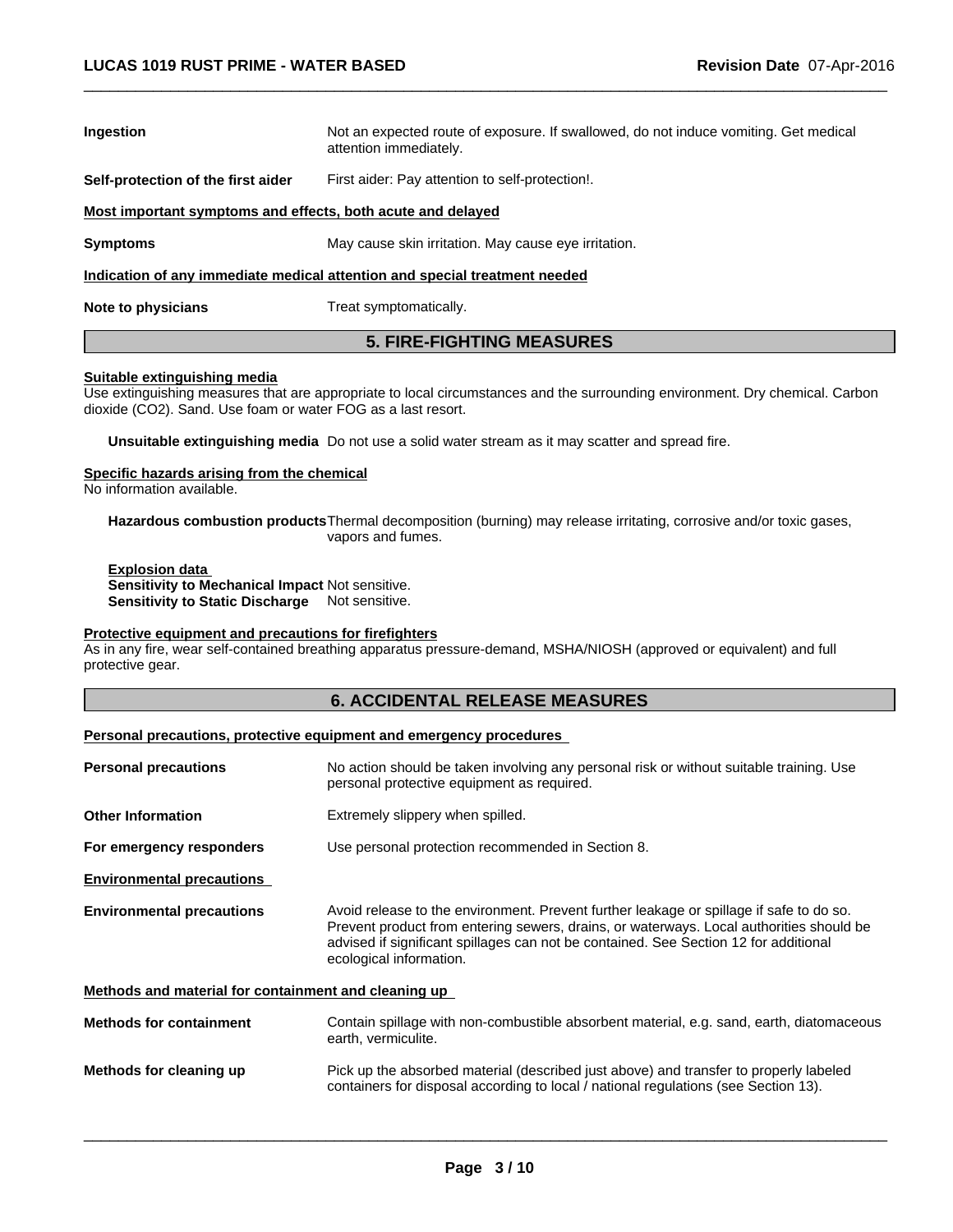**Prevention of secondary hazards** Clean contaminated objects and areas thoroughly observing environmental regulations.

#### **7. HANDLING AND STORAGE**

 $\overline{\phantom{a}}$  ,  $\overline{\phantom{a}}$  ,  $\overline{\phantom{a}}$  ,  $\overline{\phantom{a}}$  ,  $\overline{\phantom{a}}$  ,  $\overline{\phantom{a}}$  ,  $\overline{\phantom{a}}$  ,  $\overline{\phantom{a}}$  ,  $\overline{\phantom{a}}$  ,  $\overline{\phantom{a}}$  ,  $\overline{\phantom{a}}$  ,  $\overline{\phantom{a}}$  ,  $\overline{\phantom{a}}$  ,  $\overline{\phantom{a}}$  ,  $\overline{\phantom{a}}$  ,  $\overline{\phantom{a}}$ 

| <b>Precautions for safe handling</b>                         |                                                                                           |
|--------------------------------------------------------------|-------------------------------------------------------------------------------------------|
| Advice on safe handling                                      | Use personal protective equipment as required. Use only outdoors.                         |
| Conditions for safe storage, including any incompatibilities |                                                                                           |
| <b>Storage Conditions</b>                                    | Keep from freezing. Keep containers tightly closed in a cool, dry, well-ventilated place. |
| Incompatible materials                                       | Strong acids. Strong oxidizing agents.                                                    |

# **8. EXPOSURE CONTROLS/PERSONAL PROTECTION**

#### **Control parameters**

**Exposure Guidelines** No ACGIH or OSHA PEL is assigned to this mixture.

Exposure limits for the component materials are shown below.

This product, as supplied, is not believed to contain any hazardous material that exceeds exposure limits established by OSHA.

| <b>Chemical Name</b>                  | <b>ACGIH TLV</b>                                      | <b>OSHA PEL</b>                                                                                                                                                                                                                             | <b>NIOSH IDLH</b>                                                                         |
|---------------------------------------|-------------------------------------------------------|---------------------------------------------------------------------------------------------------------------------------------------------------------------------------------------------------------------------------------------------|-------------------------------------------------------------------------------------------|
| Calcium Carbonate<br>1317-65-3        |                                                       | TWA: $15 \text{ mg/m}^3$ total dust<br>TWA: $5 \text{ mg/m}^3$ respirable fraction                                                                                                                                                          | TWA: 10 $mg/m3$ total dust<br>TWA: $5 \text{ mg/m}^3$ respirable dust                     |
|                                       |                                                       | (vacated) TWA: 15 mg/m <sup>3</sup> total dust<br>(vacated) TWA: 5 mg/m <sup>3</sup> respirable<br>fraction                                                                                                                                 |                                                                                           |
| <b>Titanium Dioxide</b><br>13463-67-7 | TWA: $10 \text{ mg/m}^3$                              | TWA: $15 \text{ mg/m}^3$ total dust<br>(vacated) TWA: 10 mg/m <sup>3</sup> total dust                                                                                                                                                       | IDLH: $5000 \text{ mg/m}^3$                                                               |
| Ethylene glycol<br>$107 - 21 - 1$     | Ceiling: 100 mg/m <sup>3</sup> aerosol only           | (vacated) Ceiling: 50 ppm<br>(vacated) Ceiling: 125 mg/m <sup>3</sup>                                                                                                                                                                       |                                                                                           |
| Quartz<br>14808-60-7                  | TWA: $0.025$ mg/m <sup>3</sup> respirable<br>fraction | (vacated) TWA: $0.1 \text{ mg/m}^3$<br>respirable dust<br>$(30)/(%SiO2 + 2)$ mg/m <sup>3</sup> TWA<br>total dust<br>$(250)/(%SiO2 + 5)$ mppcf TWA<br>respirable fraction<br>$(10)/(%SiO2 + 2)$ mg/m <sup>3</sup> TWA<br>respirable fraction | IDLH: 50 mg/m <sup>3</sup> respirable dust<br>TWA: 0.05 mg/m <sup>3</sup> respirable dust |

#### **Appropriate engineering controls**

**Engineering Controls** None under normal outdoor use conditions.

#### **Individual protection measures, such as personal protective equipment**

| <b>Eye/face protection</b>            | Wear safety glasses with side shields (or goggles).                                                          |
|---------------------------------------|--------------------------------------------------------------------------------------------------------------|
| Skin and body protection              | Wear protective gloves and protective clothing that is resistant to chemical penetration.                    |
| <b>Respiratory protection</b>         | No protective equipment is needed under normal use conditions.                                               |
| <b>General Hygiene Considerations</b> | Wash face, hands and any exposed skin thoroughly after handling. Wash contaminated<br>clothing before reuse. |

# **9. PHYSICAL AND CHEMICAL PROPERTIES**

#### **Information on basic physical and chemical properties**

| <b>Physical state</b> | Liquid  |                |                  |
|-----------------------|---------|----------------|------------------|
| Appearance            | √iscous | Odor           | ∟OW              |
| Color                 | Yellow  | Odor threshold | Negligible odor. |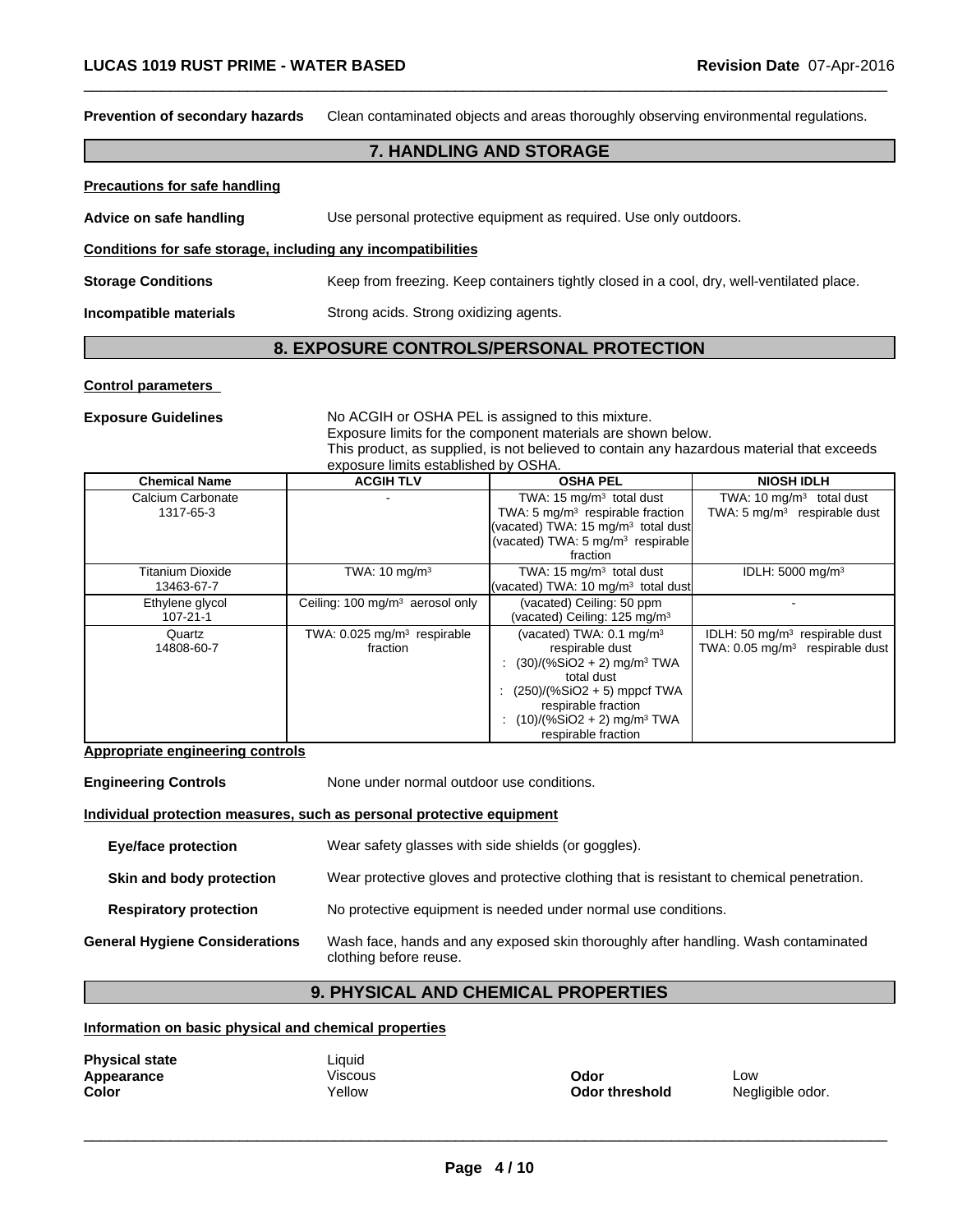| <b>Property</b>                                            | Values                                                                                                                                                                                                                                                                                                                        | Remarks • Method                                               |
|------------------------------------------------------------|-------------------------------------------------------------------------------------------------------------------------------------------------------------------------------------------------------------------------------------------------------------------------------------------------------------------------------|----------------------------------------------------------------|
| рH                                                         | No applicable                                                                                                                                                                                                                                                                                                                 |                                                                |
| Melting point/freezing point                               | None / 0 °C None / 32 °F                                                                                                                                                                                                                                                                                                      | Melting Point is not applicable. Freezing points are<br>shown. |
| <b>Boiling point / boiling range</b>                       | > 100 °C / 212 °F                                                                                                                                                                                                                                                                                                             |                                                                |
| <b>Flash point</b>                                         | Not applicable °C / Not applicable °F Non Flammable                                                                                                                                                                                                                                                                           |                                                                |
| <b>Evaporation rate</b>                                    | The evaporation rate of the water<br>component of this emulsion product is upon atmospheric conditions.<br>dependent upon: 1) The temperature<br>of the water at the air-water surface; 2)<br>The humidity of the air; 3) The area of<br>the air-water surface; 4) The<br>temperature of the air. No information<br>available | No data available. Evaporation rate is dependent               |
| Flammability (solid, gas)                                  | Non Flammable                                                                                                                                                                                                                                                                                                                 |                                                                |
| <b>Flammability Limit in Air</b>                           |                                                                                                                                                                                                                                                                                                                               | Not flammable                                                  |
| <b>Upper flammability limit:</b>                           | Not applicable                                                                                                                                                                                                                                                                                                                |                                                                |
| Lower flammability limit:                                  | Not applicable                                                                                                                                                                                                                                                                                                                |                                                                |
| Vapor pressure                                             | 2.33 (kPa)                                                                                                                                                                                                                                                                                                                    | @ 20 °C                                                        |
| Vapor density                                              | 5.3                                                                                                                                                                                                                                                                                                                           | Where: Air = 1 at 68 degrees $F(20$ degrees C)                 |
| <b>Specific Gravity</b>                                    | 1.34                                                                                                                                                                                                                                                                                                                          | Water = $1g/ml$                                                |
| <b>Water solubility</b>                                    | Dispersible                                                                                                                                                                                                                                                                                                                   |                                                                |
| Solubility in other solvents                               | Soluble in aromatic and aliphatic<br>solvents.                                                                                                                                                                                                                                                                                |                                                                |
| <b>Partition coefficient</b>                               | No information available                                                                                                                                                                                                                                                                                                      | No data available.                                             |
| <b>Autoignition temperature</b>                            | 330 °C / 626 °F                                                                                                                                                                                                                                                                                                               |                                                                |
| <b>Decomposition temperature</b>                           | No information available                                                                                                                                                                                                                                                                                                      |                                                                |
| <b>Kinematic viscosity</b>                                 | No information available                                                                                                                                                                                                                                                                                                      |                                                                |
| <b>Dynamic viscosity</b>                                   | No information available                                                                                                                                                                                                                                                                                                      |                                                                |
| <b>Explosive properties</b><br><b>Oxidizing properties</b> | Not an explosive<br>None                                                                                                                                                                                                                                                                                                      |                                                                |
| <b>Other Information</b>                                   |                                                                                                                                                                                                                                                                                                                               |                                                                |
| <b>Softening point</b>                                     | Not applicable                                                                                                                                                                                                                                                                                                                |                                                                |
| Molecular weight                                           | No information available                                                                                                                                                                                                                                                                                                      |                                                                |
| VOC Content (%)                                            | Less than 50 $q/l$                                                                                                                                                                                                                                                                                                            |                                                                |
| Density                                                    | 10.4 $\frac{1}{2}$                                                                                                                                                                                                                                                                                                            |                                                                |
| <b>Bulk density</b>                                        | Not applicable                                                                                                                                                                                                                                                                                                                |                                                                |
|                                                            | <b>10. STABILITY AND REACTIVITY</b>                                                                                                                                                                                                                                                                                           |                                                                |
| Reactivity<br>Not applicable                               | Not applicable                                                                                                                                                                                                                                                                                                                |                                                                |
| <b>Chemical stability</b><br>Stable.                       |                                                                                                                                                                                                                                                                                                                               |                                                                |

**Possibility of Hazardous Reactions**

None under normal use.<br>Hazardous polymerization

Hazardous polymerization does not occur.

**Conditions to avoid** None known for product as a whole. **Incompatible materials** Strong acids. Strong oxidizing agents. **Hazardous Decomposition Products** Combustion may produce carbon monoxide, carbon dioxide, and other asphyxiants.

# **11. TOXICOLOGICAL INFORMATION**

# **Information on likely routes of exposure**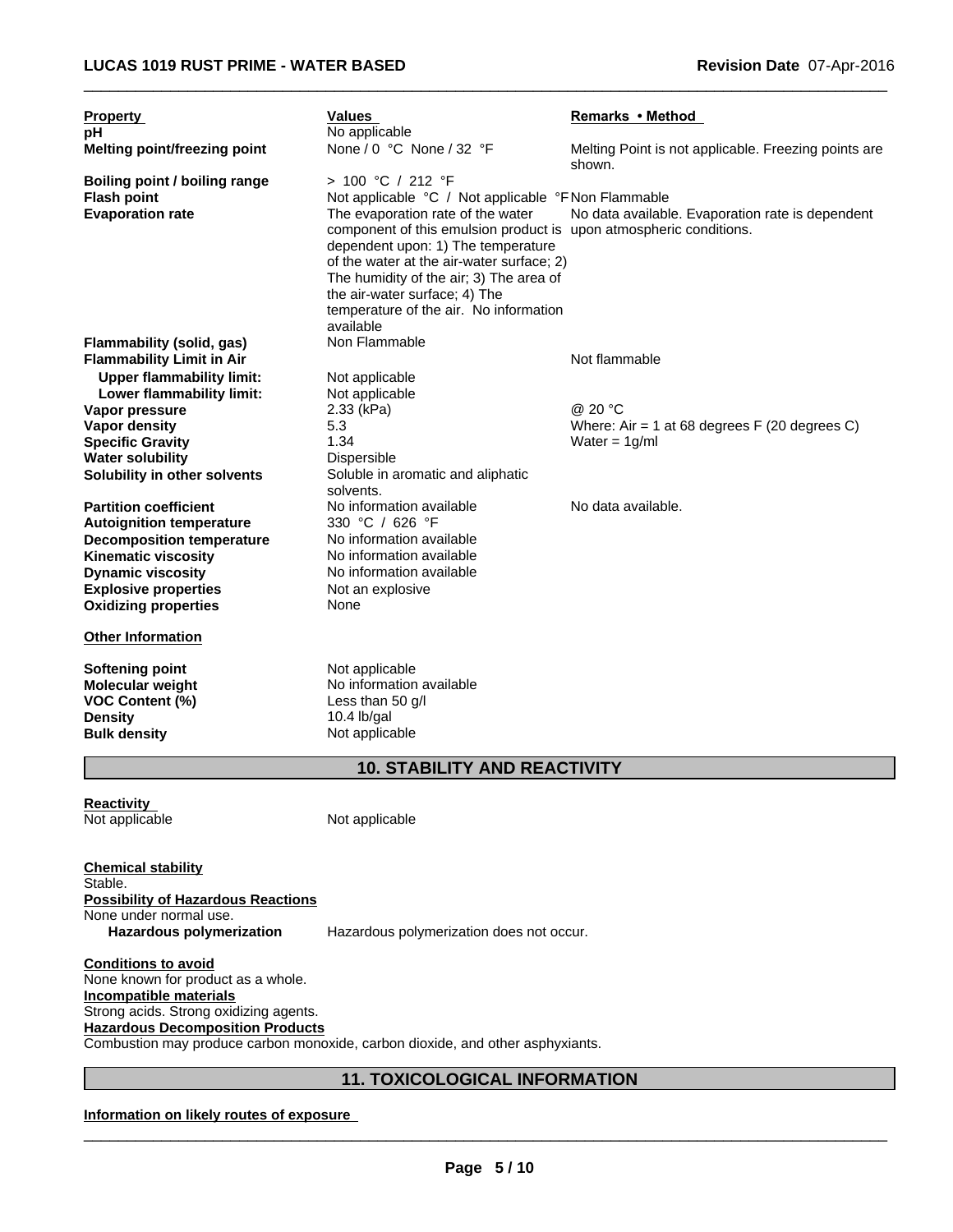| <b>Product Information</b>   | Toxicological testing has not been conducted for this product overall. Available toxicological<br>data for individualingredients are summarized below.                                                                                                                                                                                                       |
|------------------------------|--------------------------------------------------------------------------------------------------------------------------------------------------------------------------------------------------------------------------------------------------------------------------------------------------------------------------------------------------------------|
| <b>Inhalation</b>            | Avoid breathing vapors or mists.                                                                                                                                                                                                                                                                                                                             |
| Eye contact                  | Avoid contact with eyes. Contact with eyes may cause irritation.                                                                                                                                                                                                                                                                                             |
| <b>Skin contact</b>          | May cause irritation.                                                                                                                                                                                                                                                                                                                                        |
| Ingestion                    | If swallowed, do not induce vomiting. Get medical attention immediately. Not an expected<br>route of exposure.                                                                                                                                                                                                                                               |
| <b>Component Information</b> | * No significant exposure to Crystalline Silica (Quartz) is thought to occur during the use of<br>products in which Crystalline Silica (Quartz) is bound to other materials, such as in paints<br>and coatings. As one reference, see California Office of Health Hazard Assessment at:<br>http://www.oehha.org/prop65/CRNR_notices/safe_use/sylicasud2.html |

The IARC Monograph (Vol 93, 2010, Carbon Black, Titanium Dioxide, Talc) states: "No significant exposure to primary particles of Titanium Dioxide is thought to occur during the use of products in which Titanium Dioxide is bound to other materials, such as in paints."

 $\overline{\phantom{a}}$  ,  $\overline{\phantom{a}}$  ,  $\overline{\phantom{a}}$  ,  $\overline{\phantom{a}}$  ,  $\overline{\phantom{a}}$  ,  $\overline{\phantom{a}}$  ,  $\overline{\phantom{a}}$  ,  $\overline{\phantom{a}}$  ,  $\overline{\phantom{a}}$  ,  $\overline{\phantom{a}}$  ,  $\overline{\phantom{a}}$  ,  $\overline{\phantom{a}}$  ,  $\overline{\phantom{a}}$  ,  $\overline{\phantom{a}}$  ,  $\overline{\phantom{a}}$  ,  $\overline{\phantom{a}}$ 

| <b>Chemical Name</b>                  | Oral LD50             | <b>Dermal LD50</b>                            | <b>Inhalation LC50</b> |
|---------------------------------------|-----------------------|-----------------------------------------------|------------------------|
| Water<br>7732-18-5                    | $> 90$ mL/kg (Rat)    |                                               |                        |
| <b>Titanium Dioxide</b><br>13463-67-7 | $> 10000$ mg/kg (Rat) |                                               |                        |
| Sodium nitrite<br>7632-00-0           | $= 85$ mg/kg (Rat)    |                                               | $= 5.5$ mg/L (Rat) 4 h |
| Ethylene glycol<br>107-21-1           | $= 4700$ mg/kg (Rat)  | $= 10600$ mg/kg (Rat) = 9530 µL/kg<br>Rabbit) |                        |
| Quartz<br>14808-60-7                  | $= 500$ mg/kg (Rat)   |                                               |                        |

**Information on toxicological effects** 

**Symptoms** No information available.

#### **Delayed and immediate effects as well as chronic effects from short and long-term exposure**

| <b>Skin corrosion/irritation</b>  | Can cause skin irritation.                                                           |  |  |
|-----------------------------------|--------------------------------------------------------------------------------------|--|--|
| Serious eye damage/eye irritation | Irritating to eyes.                                                                  |  |  |
| <b>Irritation</b>                 | Irritating to eyes and skin.                                                         |  |  |
| Corrosivity                       | Not classified.                                                                      |  |  |
| Sensitization                     | May cause sensitization of susceptible persons.                                      |  |  |
| Germ cell mutagenicity            | This product does not contain any ingredients that cause germ cell mutagenicity.     |  |  |
| <b>Carcinogenicity</b>            | The table below indicates whether each agency (ACGIH, IARC, NTP, or OSHA) has listed |  |  |
|                                   | any ingredient as a carcinogen.                                                      |  |  |
|                                   |                                                                                      |  |  |

| <b>Chemical Name</b>           | <b>ACGIH</b> | <b>IARC</b> | <b>NTP</b> | <b>OSHA</b> |
|--------------------------------|--------------|-------------|------------|-------------|
| Titanium Dioxide<br>13463-67-7 |              | Group 2B    |            | $\lambda$   |
| Sodium nitrite<br>7632-00-0    |              | Group 2A    |            |             |
| Quartz<br>14808-60-7           | A2           | Group 1     | Known      | ↗           |

**Legend**

*ACGIH (American Conference of Governmental Industrial Hygienists)*

*A1 - Known Human Carcinogen*

*A2 - Suspected Human Carcinogen*

*A3 - Animal Carcinogen*

*A4 - Not Classifiable as a Human Carcinogen*

*IARC (International Agency for Research on Cancer)*

*Group 1 - Carcinogenic to Humans*

*Group 2A - Probably Carcinogenic to Humans Group 2B - Possibly Carcinogenic to Humans*

*Group 3 - Not classifiable as a human carcinogen.*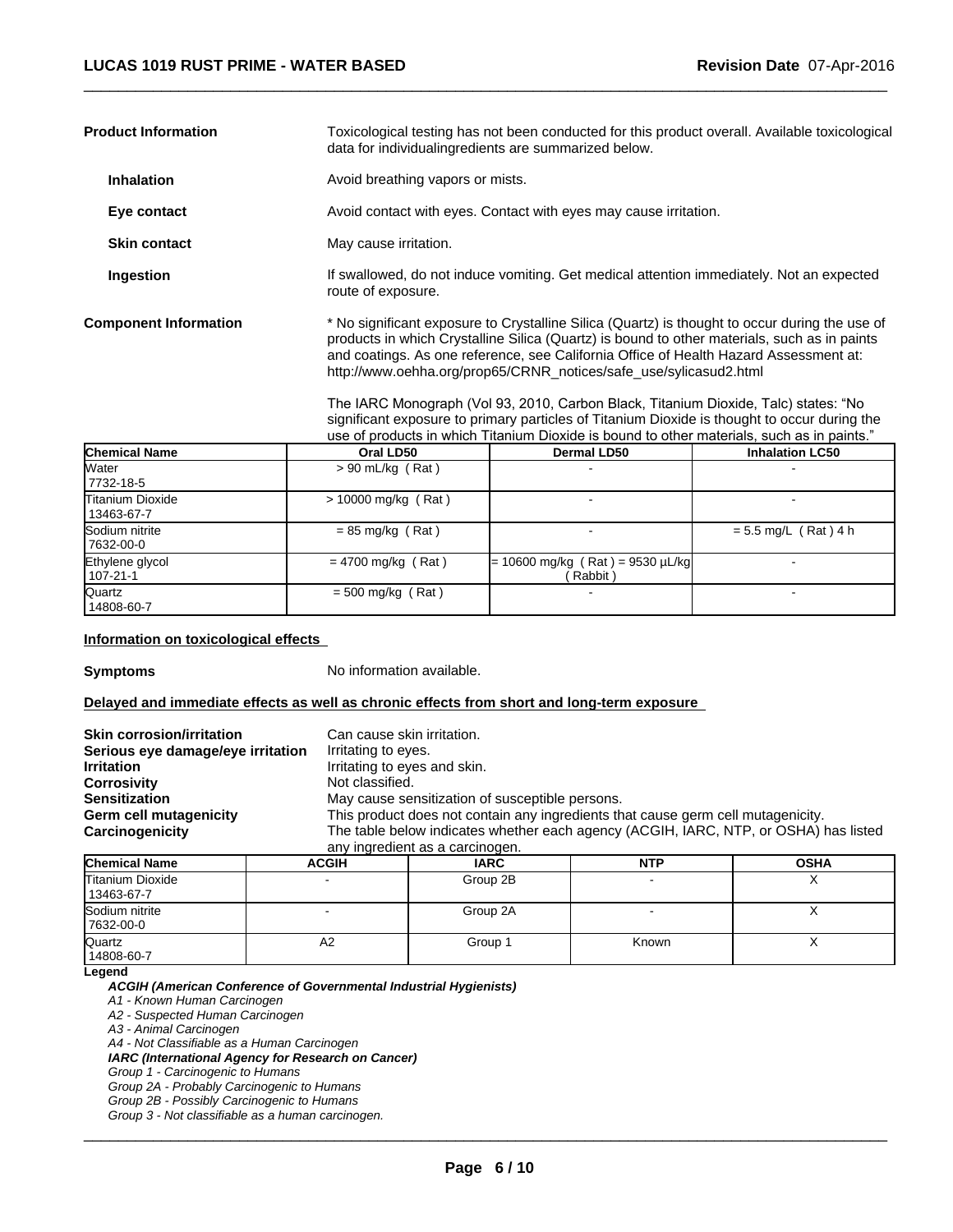| NTP (National Toxicology Program) |                                                                                    |
|-----------------------------------|------------------------------------------------------------------------------------|
| Known - Known Carcinogen          |                                                                                    |
|                                   | Reasonably Anticipated - Reasonably Anticipated to be a Human Carcinogen           |
|                                   | OSHA (Occupational Safety and Health Administration of the US Department of Labor) |
| X - Present                       |                                                                                    |
| Reproductive toxicitv             | None known for product as a whole.                                                 |
| <b>Developmental Toxicity</b>     | None known for product as a whole.                                                 |

| <b>Developmental Toxicity</b>   | None known for product as a whole. |
|---------------------------------|------------------------------------|
| Teratogenicity                  | None known.                        |
| <b>STOT - single exposure</b>   | No information available.          |
| <b>STOT - repeated exposure</b> | No information available.          |
| Aspiration hazard               | No information available.          |

#### **Numerical measures of toxicity - Product Information**

**The following values are calculated based on chapter 3.1 of the GHS document** For exterior use only. Do not use indoors.

 $\overline{\phantom{a}}$  ,  $\overline{\phantom{a}}$  ,  $\overline{\phantom{a}}$  ,  $\overline{\phantom{a}}$  ,  $\overline{\phantom{a}}$  ,  $\overline{\phantom{a}}$  ,  $\overline{\phantom{a}}$  ,  $\overline{\phantom{a}}$  ,  $\overline{\phantom{a}}$  ,  $\overline{\phantom{a}}$  ,  $\overline{\phantom{a}}$  ,  $\overline{\phantom{a}}$  ,  $\overline{\phantom{a}}$  ,  $\overline{\phantom{a}}$  ,  $\overline{\phantom{a}}$  ,  $\overline{\phantom{a}}$ 

| ATEmix (oral)                 | 1.166.00 |
|-------------------------------|----------|
| ATEmix (inhalation-dust/mist) | 69.80    |

# **12. ECOLOGICAL INFORMATION**

#### **Ecotoxicity**

61.17 % of the mixture consists of components(s) of unknown hazards to the aquatic environment

| <b>Chemical Name</b> | Algae/aquatic plants            | <b>Fish</b>                          | <b>Crustacea</b>               |
|----------------------|---------------------------------|--------------------------------------|--------------------------------|
| Sodium nitrite       |                                 | 0.19: 96 h Oncorhynchus mykiss       |                                |
| 7632-00-0            |                                 | mg/L LC50 flow-through 0.092 -       |                                |
|                      |                                 | 0.13: 96 h Oncorhynchus mykiss       |                                |
|                      |                                 | mg/L LC50 flow-through 0.65 - 1: 96  |                                |
|                      |                                 | h Oncorhynchus mykiss mg/L LC50      |                                |
|                      |                                 | static 0.4 - 0.6: 96 h Oncorhynchus  |                                |
|                      |                                 | mykiss mg/L LC50 semi-static 20:     |                                |
|                      |                                 | 96 h Pimephales promelas mg/L        |                                |
|                      |                                 | LC50 static 2.3: 96 h Pimephales     |                                |
|                      |                                 | promelas mg/L LC50 flow-through      |                                |
| Ethylene glycol      | 6500 - 13000: 96 h              | 41000: 96 h Oncorhynchus mykiss      | 46300: 48 h Daphnia magna mg/L |
| $107 - 21 - 1$       | Pseudokirchneriella subcapitata | mg/L LC50 14 - 18: 96 h              | EC50                           |
|                      | mg/L EC50                       | Oncorhynchus mykiss mL/L LC50        |                                |
|                      |                                 | static 40761: 96 h Oncorhynchus      |                                |
|                      |                                 | mykiss mg/L LC50 static 40000 -      |                                |
|                      |                                 | 60000: 96 h Pimephales promelas      |                                |
|                      |                                 | mg/L LC50 static 16000: 96 h         |                                |
|                      |                                 | Poecilia reticulata mg/L LC50 static |                                |
|                      |                                 | 27540: 96 h Lepomis macrochirus      |                                |
|                      |                                 | mg/L LC50 static                     |                                |

#### **Persistence and degradability**

No information available.

#### **Bioaccumulation**

No information available.

| <b>Chemical Name</b>              | <b>Partition coefficient</b> |
|-----------------------------------|------------------------------|
| Sodium nitrite<br>7632-00-0       | $-3.7$                       |
| Ethylene glycol<br>$107 - 21 - 1$ | $-1.93$                      |

**Other adverse effects** No information available

# **13. DISPOSAL CONSIDERATIONS**

#### **Waste treatment methods**

**Disposal of wastes** Disposal should be in accordance with applicable local, regional, national and international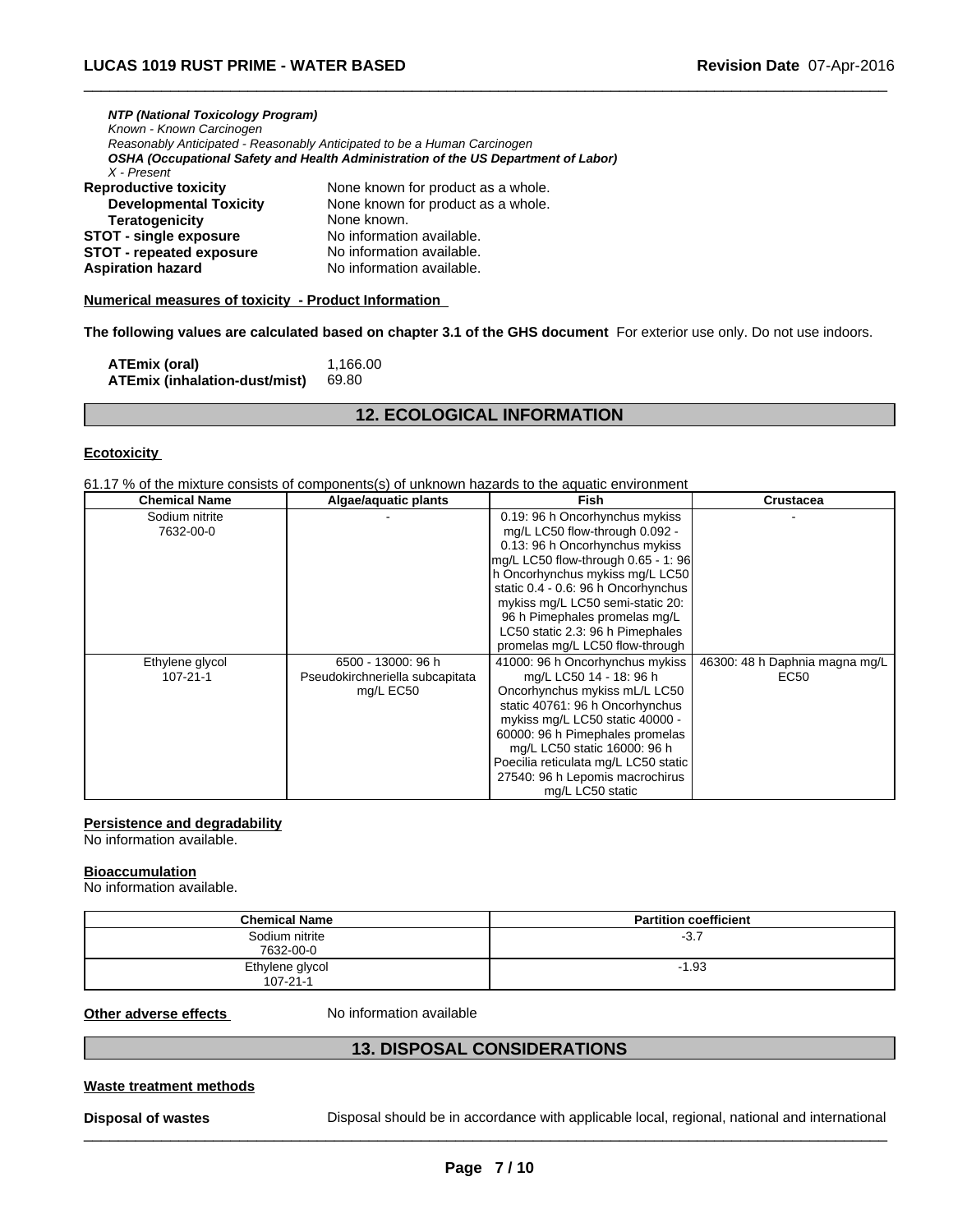#### laws and regulations.

**Contaminated packaging Example 20 Do not reuse container.** 

| <b>Chemical Name</b> | California Hazardous Waste Status |
|----------------------|-----------------------------------|
| Sodium nitrite       | Toxic                             |
| 7632-00-0            | Ignitable                         |
|                      | Reactive                          |

 $\overline{\phantom{a}}$  ,  $\overline{\phantom{a}}$  ,  $\overline{\phantom{a}}$  ,  $\overline{\phantom{a}}$  ,  $\overline{\phantom{a}}$  ,  $\overline{\phantom{a}}$  ,  $\overline{\phantom{a}}$  ,  $\overline{\phantom{a}}$  ,  $\overline{\phantom{a}}$  ,  $\overline{\phantom{a}}$  ,  $\overline{\phantom{a}}$  ,  $\overline{\phantom{a}}$  ,  $\overline{\phantom{a}}$  ,  $\overline{\phantom{a}}$  ,  $\overline{\phantom{a}}$  ,  $\overline{\phantom{a}}$ 

### **14. TRANSPORT INFORMATION**

| Note:       | This material is not subject to regulation as a hazardous material for shipping |
|-------------|---------------------------------------------------------------------------------|
| <b>DOT</b>  | Not regulated.                                                                  |
| <b>TDG</b>  | Not regulated.                                                                  |
| <b>MEX</b>  | Not regulated.                                                                  |
| ICAO (air)  | Not regulated.                                                                  |
| <b>IATA</b> | Not regulated.                                                                  |
| <b>IMDG</b> | Not regulated.                                                                  |
| RID         | Not applicable in the United States.                                            |
| <b>ADR</b>  | Not applicable in the United States.                                            |
| <b>ADN</b>  | Not applicable in the United States.                                            |

#### **15. REGULATORY INFORMATION**

# **International Inventories TSCA** All of the components of this product are listed on the US TSCA (Toxic Substances Control Act) Inventory or are exempt. **DSL/NDSL** All of the components of this product are listed on the DSL.

**Legend:** 

**TSCA** - United States Toxic Substances Control Act Section 8(b) Inventory

**DSL/NDSL** - Canadian Domestic Substances List/Non-Domestic Substances List

**EINECS/ELINCS** - European Inventory of Existing Chemical Substances/European List of Notified Chemical Substances

**ENCS** - Japan Existing and New Chemical Substances

**IECSC** - China Inventory of Existing Chemical Substances

**KECL** - Korean Existing and Evaluated Chemical Substances

**PICCS** - Philippines Inventory of Chemicals and Chemical Substances

**AICS** - Australian Inventory of Chemical Substances

### **US Federal Regulations**

#### **SARA 313**

Section 313 of Title III of the Superfund Amendments and Reauthorization Act of 1986 (SARA). This product does not contain any chemicals which are subject to the reporting requirements of the Act and Title 40 of the Code of Federal Regulations, Part 372

| <b>Chemical Name</b>                  | <b>SARA 313 - Threshold Values %</b> |
|---------------------------------------|--------------------------------------|
| Sodium nitrite - 7632-00-0            | 1.0                                  |
| Ethylene glycol - 107-21-1            | . O                                  |
| <b>SARA 311/312 Hazard Categories</b> |                                      |
| Acute health hazard                   | No.                                  |
| <b>Chronic Health Hazard</b>          | No.                                  |
| Fire hazard                           | No.                                  |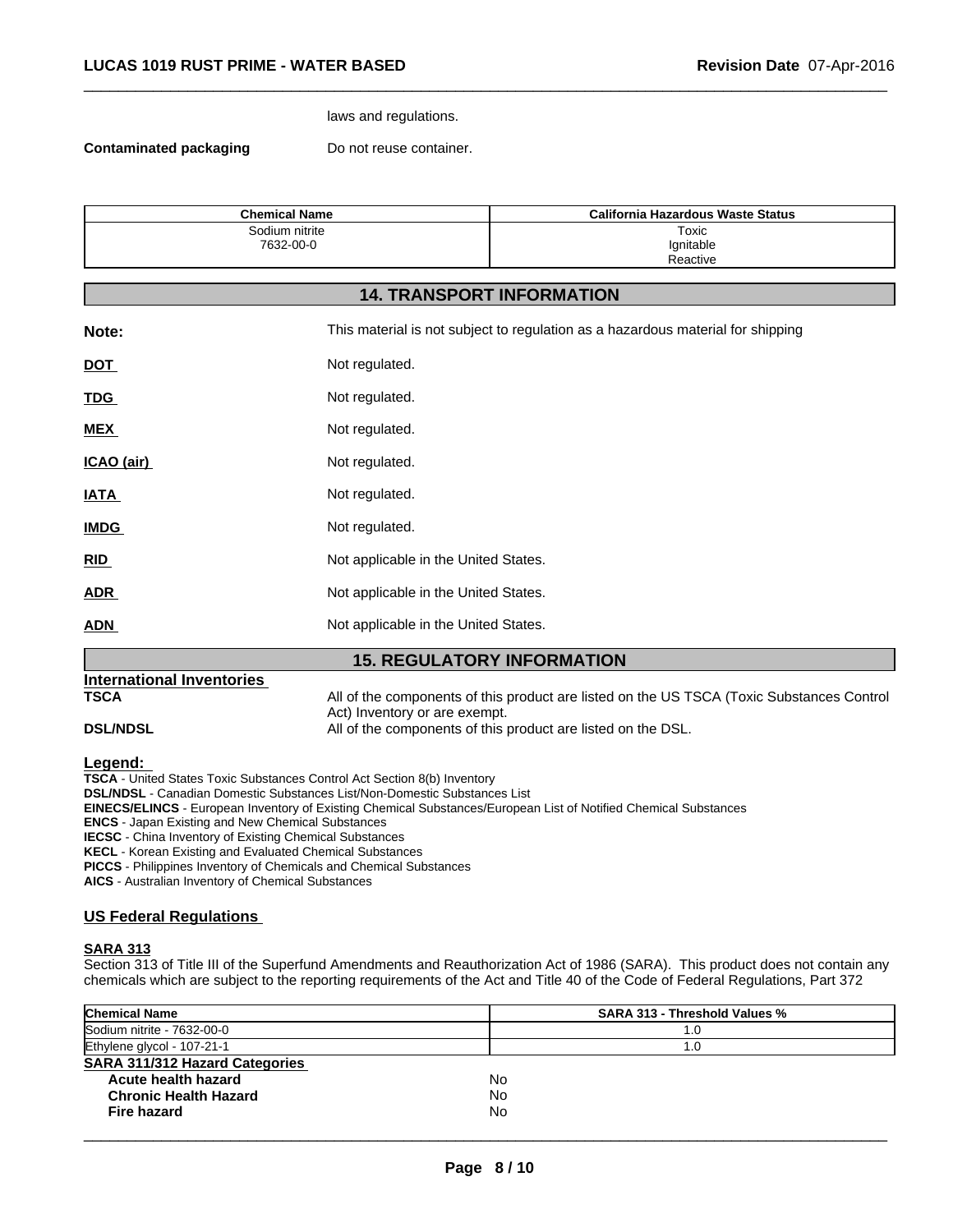#### **Sudden release of pressure hazard Monetainly Report Advantagement COV Reactive Hazard** No

### **CWA (Clean Water Act)**

This product does not contain any substances regulated as pollutants pursuant to the Clean Water Act (40 CFR 122.21 and 40 CFR 122.42)

| <b>Chemical Name</b>        | <b>CWA - Reportable</b><br>Quantities | <b>CWA - Toxic Pollutants</b> | <b>CWA - Priority Pollutants</b> | <b>CWA - Hazardous</b><br><b>Substances</b> |
|-----------------------------|---------------------------------------|-------------------------------|----------------------------------|---------------------------------------------|
| Sodium nitrite<br>7632-00-0 | 100 lb                                |                               |                                  | $\cdot$                                     |

 $\overline{\phantom{a}}$  ,  $\overline{\phantom{a}}$  ,  $\overline{\phantom{a}}$  ,  $\overline{\phantom{a}}$  ,  $\overline{\phantom{a}}$  ,  $\overline{\phantom{a}}$  ,  $\overline{\phantom{a}}$  ,  $\overline{\phantom{a}}$  ,  $\overline{\phantom{a}}$  ,  $\overline{\phantom{a}}$  ,  $\overline{\phantom{a}}$  ,  $\overline{\phantom{a}}$  ,  $\overline{\phantom{a}}$  ,  $\overline{\phantom{a}}$  ,  $\overline{\phantom{a}}$  ,  $\overline{\phantom{a}}$ 

#### **CERCLA**

This material, as supplied, does not contain any substances regulated as hazardous substances under the Comprehensive Environmental Response Compensation and Liability Act (CERCLA) (40 CFR 302).

| <b>Chemical Name</b> | <b>Hazardous Substances RQs</b> | <b>CERCLA/SARA RQ</b> | <b>Reportable Quantity (RQ)</b> |
|----------------------|---------------------------------|-----------------------|---------------------------------|
| Sodium nitrite       | 100 <sub>lb</sub>               |                       | RQ 100 lb final RQ              |
| 7632-00-0            |                                 |                       | RQ 45.4 kg final RQ             |
| Ethylene glycol      | 5000 lb                         |                       | RQ 5000 lb final RQ             |
| $107 - 21 - 1$       |                                 |                       | RQ 2270 kg final RQ             |

#### **US State Regulations**

#### **California Proposition 65**

This product contains the following Proposition 65 chemicals

| <b>Chemical Name</b>          | <b>California Proposition 65</b> |
|-------------------------------|----------------------------------|
| Titanium Dioxide - 13463-67-7 | Carcinogen                       |
| Ethylene glycol - 107-21-1    | Developmental                    |
| Quartz - 14808-60-7           | Carcinogen                       |

#### **U.S. State Right-to-Know Regulations**

This product contains the following substances regulated by various State Right-to-Know regulations.

| <b>Chemical Name</b>                  | New Jersey | <b>Massachusetts</b> | Pennsylvania |
|---------------------------------------|------------|----------------------|--------------|
| Water<br>7732-18-5                    |            |                      | ⌒            |
| Calcium Carbonate<br>1317-65-3        |            |                      | ∧            |
| <b>Titanium Dioxide</b><br>13463-67-7 |            |                      | ⋏            |
| Sodium nitrite<br>7632-00-0           |            | ́                    | ∧            |
| Ethylene glycol<br>$107 - 21 - 1$     |            |                      | х            |
| Quartz<br>14808-60-7                  |            |                      | ⋏            |

#### **U.S. EPA Label Information**

**EPA Pesticide Registration Number** Not applicable

# **16. OTHER INFORMATION, INCLUDING DATE OF PREPARATION OF THE LAST REVISION**

**NFPA** 

**HMIS** 

**Health hazards** 1

**Flammability** 0 **Instability** 0

**Physical and Chemical Properties** - **Flammability** <sup>0</sup> **Physical hazards** <sup>0</sup> **Personal protection** - **Health hazards** <sup>1</sup>

**Prepared By** Prepared by Robert Barry **Issue Date 1888 1988 1988 1988 1988 1988 1988 1988 1988 1988 1988 1988 1988 1988 1988 1988 1988 1988 1988 1988 1988 1988 1988 1988 1988 1988 1988 1988 1988 1988 Revision Date** 07-Apr-2016 **Revision Note** No information available

**Disclaimer**

**The information provided in this Safety Data Sheet is correct to the best of our knowledge, information and belief at the date of its publication. The information given is designed only as a guidance for safe handling, use, processing, storage, transportation, disposal and release and is not to be considered a warranty or quality specification. The information** relates only to the specific material designated and may not be valid for such material used in combination with any other